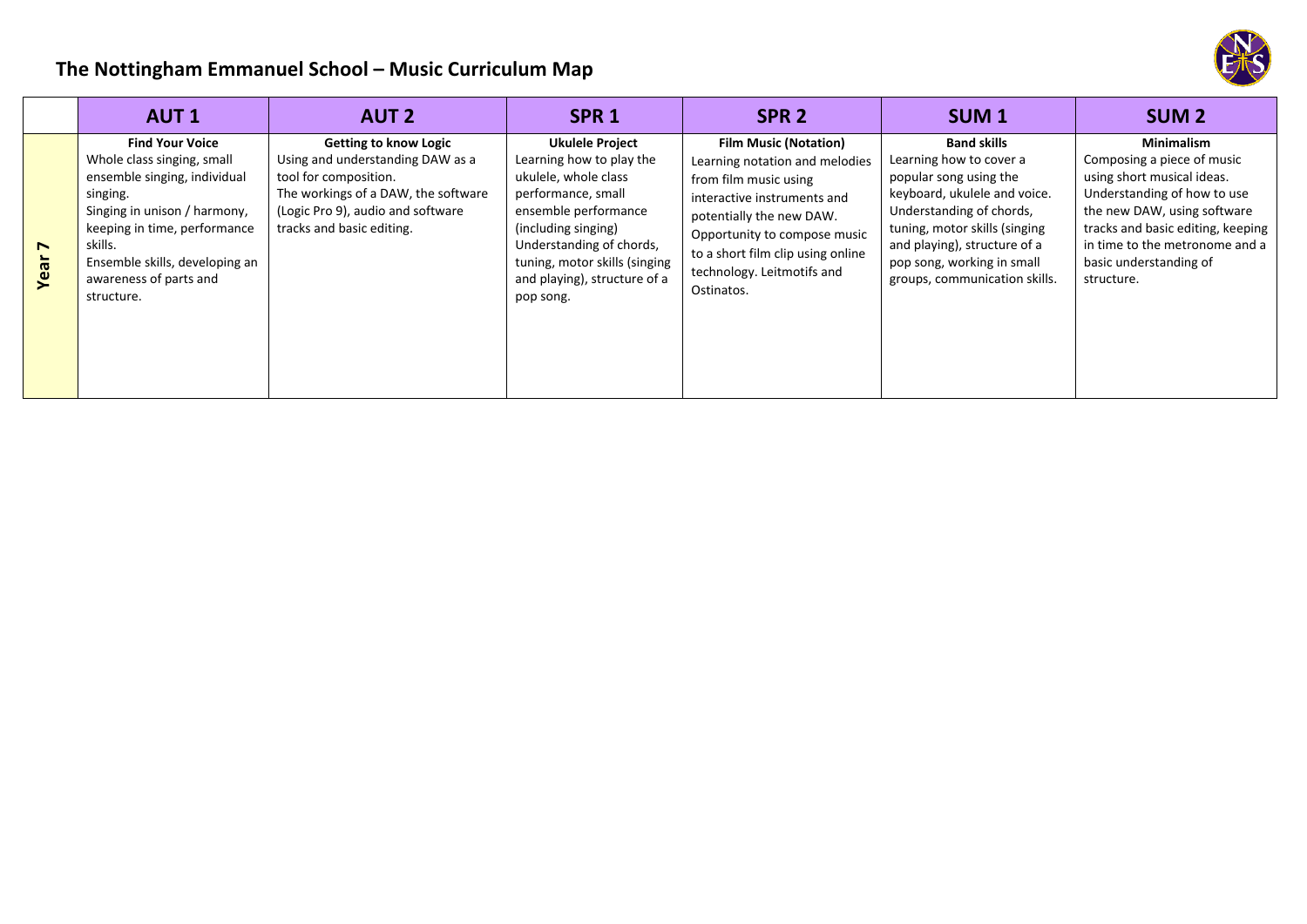| Year 8                                          | <b>Chords and Blues</b><br>Learning how to play the<br>keyboard, ukulele, bass guitar<br>and drum kit, Whole class<br>performance, small ensemble<br>performance.<br>Understanding of chords,<br>motor skills, working in small<br>groups and communication<br>skills. | <b>Music and Media</b><br>Using and understanding DAW as a<br>tool for composition to create their<br>own sounds to match a moving image.<br>Using computer software to add<br>software tracks, create their own<br>musical ideas and edit their sounds to<br>create an intended mood.<br>Limited access to A1 when current Y8<br>were in Y7. As a result this topic has<br>required some introduction to how a<br>DAW works. Some classes of Y8 have<br>NEVER been in the room so need<br>introducing to the very basics of the<br>computer program. | <b>Band Skills</b><br>Learning how to cover a<br>popular song using the<br>keyboard, ukulele, bass<br>guitar, drum kit and voice.<br>(We would now expect the<br>song to include a verse,<br>chorus and middle 8 using a<br>wider range of chords and<br>inversions)<br>Understanding of chords,<br>tuning, motor skills (singing<br>and playing), structure of a<br>pop song, working in small<br>groups, communication<br>skills.<br>As access to the Music<br>rooms last year was<br>restricted, classroom<br>expectations need to be<br>introduced including<br>behaviour in smaller<br>rehearsal spaces. | <b>Beats &amp; Rhymes</b><br>Sequencing skills (on Band<br>Lab): Students create a Hip<br>Hop backing track based on Dr<br>Dre. Students can then choose<br>to follow one of two pathways;<br>1. Writing their own lyrics in a<br>Hip Hop style to record over<br>their backing track.<br>2. Use the skills acquired to<br>create their own Hip Hop<br>backing track. | <b>Rhythms of the World</b><br>Introduce students to the<br>aspects of World Music;<br>Gamelan and Samba.<br>Time keeping, reading<br>notation, working in small<br>groups, polyrhythmic and<br>unison playing, playing a wide<br>selection of percussion<br>instruments. | <b>Hooks and Riffs</b><br>Sequencing two popular music<br>songs that are riffed based.<br>Students can then choose to<br>turn the riff into an<br>arrangement of their own song<br>or use it as a starting point to<br>create their own riff based<br>composition. |
|-------------------------------------------------|------------------------------------------------------------------------------------------------------------------------------------------------------------------------------------------------------------------------------------------------------------------------|-------------------------------------------------------------------------------------------------------------------------------------------------------------------------------------------------------------------------------------------------------------------------------------------------------------------------------------------------------------------------------------------------------------------------------------------------------------------------------------------------------------------------------------------------------|---------------------------------------------------------------------------------------------------------------------------------------------------------------------------------------------------------------------------------------------------------------------------------------------------------------------------------------------------------------------------------------------------------------------------------------------------------------------------------------------------------------------------------------------------------------------------------------------------------------|-----------------------------------------------------------------------------------------------------------------------------------------------------------------------------------------------------------------------------------------------------------------------------------------------------------------------------------------------------------------------|---------------------------------------------------------------------------------------------------------------------------------------------------------------------------------------------------------------------------------------------------------------------------|--------------------------------------------------------------------------------------------------------------------------------------------------------------------------------------------------------------------------------------------------------------------|
|                                                 |                                                                                                                                                                                                                                                                        |                                                                                                                                                                                                                                                                                                                                                                                                                                                                                                                                                       |                                                                                                                                                                                                                                                                                                                                                                                                                                                                                                                                                                                                               |                                                                                                                                                                                                                                                                                                                                                                       |                                                                                                                                                                                                                                                                           |                                                                                                                                                                                                                                                                    |
|                                                 | <b>AUT1</b>                                                                                                                                                                                                                                                            | <b>AUT 2</b>                                                                                                                                                                                                                                                                                                                                                                                                                                                                                                                                          | SPR <sub>1</sub>                                                                                                                                                                                                                                                                                                                                                                                                                                                                                                                                                                                              | SPR <sub>2</sub>                                                                                                                                                                                                                                                                                                                                                      | SUM <sub>1</sub>                                                                                                                                                                                                                                                          | <b>SUM 2</b>                                                                                                                                                                                                                                                       |
| <b>Year 9 Music Tech</b><br>and<br>(Performance | All students focused on skill<br>building using a sequencing<br>task<br>Technology - Logic Pro brief on<br>sequencing and composing.                                                                                                                                   | Performance - Ensemble<br>chosen by students to stretch<br>and challenge skills. Mixing of<br>groups.<br>Technology - Use of Effects:<br>students sequence an<br>electronic piece with the focus                                                                                                                                                                                                                                                                                                                                                      | Developing understand on new<br>DAW software.<br>Composing to a short film<br>(music in media: film, game or<br>advert) for both strands of the<br>course.                                                                                                                                                                                                                                                                                                                                                                                                                                                    | Performance - Continue with<br>composition (2 different styles<br>of the same brief - video game<br>$/$ film)<br>Technology - Create a 'How to'<br>guide on the new DAW for                                                                                                                                                                                           | Performance - prepare solo<br>performance over Easter break<br>for recording with tech students<br>in pairs or small groups.<br>Technology - Record solo<br>performances and post-<br>produce                                                                             | <b>Baby BTEC:</b><br>Managing a music product -<br>Split the class in half and have<br>groups with technology and<br>performance students together<br>who design and put on a mini<br>show for the lunchtime crowd<br>(year $7$ and $8$ ).                         |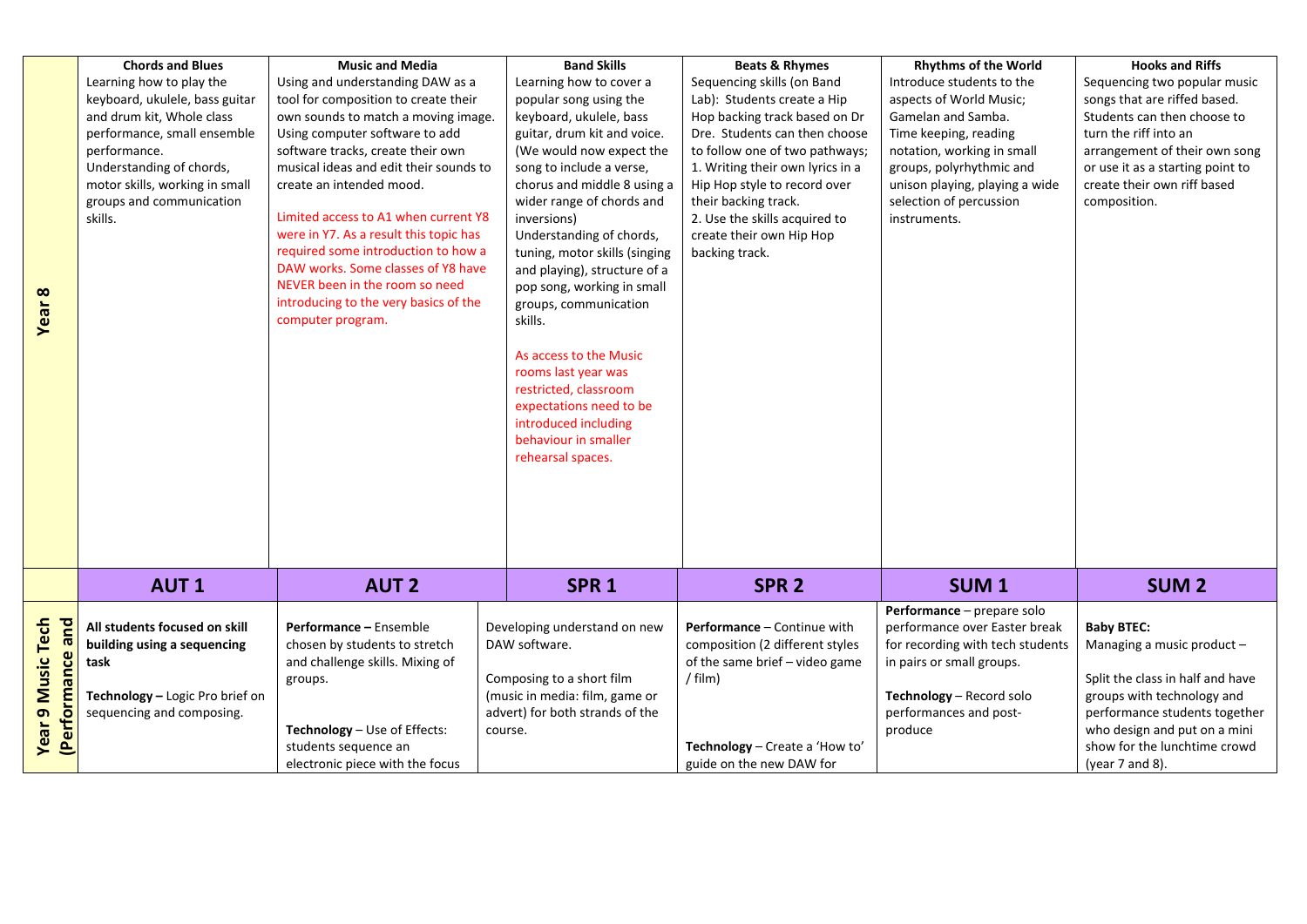|                           | Limited access to A1 when<br>current Y9 were in Y8. As a<br>result the whole class (whether<br>tech or performance focused)<br>were upskilled on Logic to<br>check/teach the basics of this<br>DAW.                                                                                                                                                                                                                                                         | on effects such as E.Q, Reverb,<br>Delay, mixing, mastering and<br>bouncing.                                                                                                                                                                                                                                                                                                                                                           |                              | younger students to use<br>(posters, booklets, guides,<br>PowerPoint slides, videos and<br>templates) | Second half term:<br>Performance - Prepare for final<br>performance task.<br>Technology - Mixing and<br>master songs. | Film performance, feedback<br>and evaluation. |  |  |
|---------------------------|-------------------------------------------------------------------------------------------------------------------------------------------------------------------------------------------------------------------------------------------------------------------------------------------------------------------------------------------------------------------------------------------------------------------------------------------------------------|----------------------------------------------------------------------------------------------------------------------------------------------------------------------------------------------------------------------------------------------------------------------------------------------------------------------------------------------------------------------------------------------------------------------------------------|------------------------------|-------------------------------------------------------------------------------------------------------|-----------------------------------------------------------------------------------------------------------------------|-----------------------------------------------|--|--|
|                           |                                                                                                                                                                                                                                                                                                                                                                                                                                                             | Unit 1: The Music Industry<br>Develop understand of the music industry with a view to getting work and using organisations that exist to support them. Learners investigate music organisations and find out about the work they do and<br>how they relate to and reply on one another. Learners will find out about and research the people who work in these organisations, from performers to technicians and administrative roles. |                              |                                                                                                       |                                                                                                                       |                                               |  |  |
|                           |                                                                                                                                                                                                                                                                                                                                                                                                                                                             | Develop an awareness of the various business practices within the industry and the range of job opportunities that exist to deepen their understanding of the structure of the music industry, its working                                                                                                                                                                                                                             | practices and opportunities. |                                                                                                       |                                                                                                                       |                                               |  |  |
|                           | Learning Aim A: Understand the different types of organisations that make up the music industry.<br>Learning Aim B: Understand the roles in the music industry.<br>Learners will apply their knowledge and understanding of both Learning Aim A and B to answer questions in a 1 hour exam.                                                                                                                                                                 |                                                                                                                                                                                                                                                                                                                                                                                                                                        |                              |                                                                                                       |                                                                                                                       |                                               |  |  |
|                           |                                                                                                                                                                                                                                                                                                                                                                                                                                                             |                                                                                                                                                                                                                                                                                                                                                                                                                                        |                              |                                                                                                       |                                                                                                                       |                                               |  |  |
|                           | <b>AUT1</b>                                                                                                                                                                                                                                                                                                                                                                                                                                                 | <b>AUT 2</b>                                                                                                                                                                                                                                                                                                                                                                                                                           | SPR <sub>1</sub>             | SPR <sub>2</sub>                                                                                      | SUM <sub>1</sub>                                                                                                      | <b>SUM<sub>2</sub></b>                        |  |  |
|                           | For the purpose of this document, we have included the information for each component in its own column, rather than repeating the same thing for each term to hopefully make it easier to understand: Listening<br>and Appraising, Composing and Performing                                                                                                                                                                                                |                                                                                                                                                                                                                                                                                                                                                                                                                                        |                              |                                                                                                       |                                                                                                                       |                                               |  |  |
| <b>Year 10 GCSE Music</b> | <b>Listening and Appraising</b><br>Appraise, develop and demonstrate an in-depth knowledge and understanding of musical elements, musical context and musical language. The four main areas of study can also provide a rich source of<br>material for the students to work with when developing performance and composition skills:<br>Western classical tradition 1650-1910 / Popular music / Traditional music / Western classical tradition since 1910. |                                                                                                                                                                                                                                                                                                                                                                                                                                        |                              |                                                                                                       |                                                                                                                       |                                               |  |  |
|                           | Composing<br>Develop knowledge of how to develop musical ideas, including extending and manipulating musical ideas, and compose music that is musically convincing.<br>Students will compose two compositions over the course of the year; one set to a given brief and one being a free composition.<br>Compose using methods appropriate to the style / genre of compositions (may use a combination of vocal / instrumental tracks and technology.)      |                                                                                                                                                                                                                                                                                                                                                                                                                                        |                              |                                                                                                       |                                                                                                                       |                                               |  |  |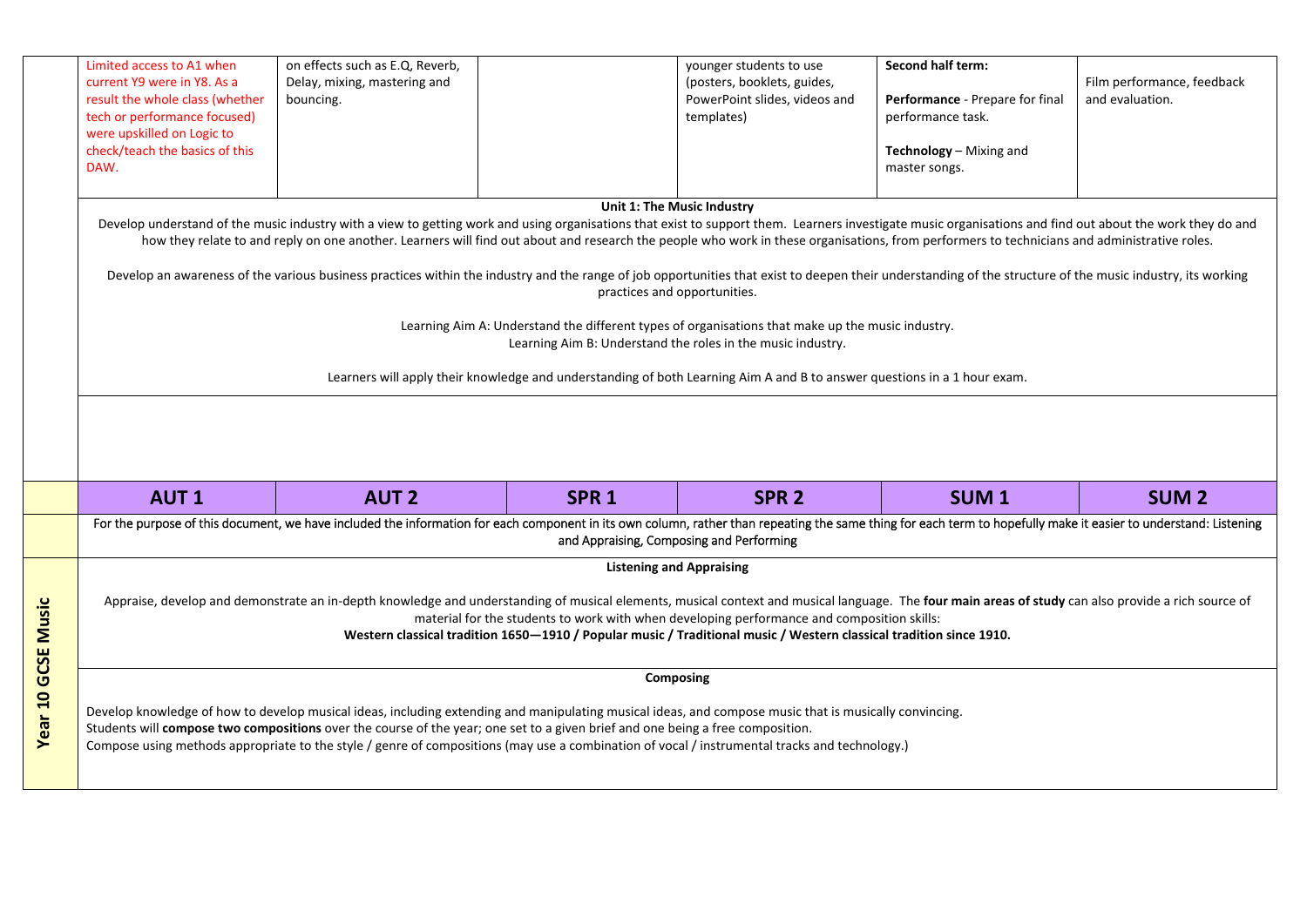## **Performing**  Develop understanding of music notation, performance presentation and performing to an audience. Students will be asked to perform record performances and **perform their final submissions to an audience.** Interpret relevant musical elements as appropriate using resources and techniques as appropriate to communicate musical ideas with accuracy and expression, including phrasing and dynamics. Organisational skills. Rehearsal skills. Performance skills. Reading and following musical notation / lead sheet. When these students were in Y9 (having 3 timetabled lessons) there was no access to rehearsal spaces in order to take part in group performances. As a result performances have been recorded at home and uploaded to the Google Classroom. Now students are in Y10 (with only two timetabled lessons) there is not enough curriculum space to offer a performance lesson. This course covers three Units that are marked by the teacher and feedback is given. For the purpose of this document, we have included the information for each component in its own column, rather **than repeating the same thing for each term to hopefully make it easier to understand: Unit 7; Sequencing, Unit 6; Introducing Music Recording and Unit 2: Managing a Music Product. Unit 7: Sequencing TEC** Learners will create music using a variety of sources, including loops and software instruments. **Unit 1: The Music Industry**

| <b>BTEC</b><br>usic<br>Σ<br>$\overline{a}$ | Unit 1: The Music Industry<br>Final exam in January 2022                                                                                                                                                                                                                                             |                                                          |                                                                      | Learners will create music using a variety of sources, including loops and software instruments.<br>Learners will edit their own music through application of different processes and evidence how<br>they have done this.<br>Learners will create a final mix and fain an understanding of what is required in the production of<br>music that uses the full functionality of the software available.<br>Learning Aim A: Explore music sequencing techniques |                                                                                                                                 |              |
|--------------------------------------------|------------------------------------------------------------------------------------------------------------------------------------------------------------------------------------------------------------------------------------------------------------------------------------------------------|----------------------------------------------------------|----------------------------------------------------------------------|---------------------------------------------------------------------------------------------------------------------------------------------------------------------------------------------------------------------------------------------------------------------------------------------------------------------------------------------------------------------------------------------------------------------------------------------------------------|---------------------------------------------------------------------------------------------------------------------------------|--------------|
| Year                                       | Unit 7: Sequencing Skills / Unit 6:<br><b>Recording Skills</b><br>(dependent on software upgrade)                                                                                                                                                                                                    | Unit 1: The Music Industry<br>Final exam in January 2022 |                                                                      | Learning Aim B: Use music sequencing software<br>The work completing in this unit will be used as coursework which will be assessed with feedback<br>and graded. The final mark will be banked.                                                                                                                                                                                                                                                               |                                                                                                                                 |              |
|                                            | <b>AUT1</b>                                                                                                                                                                                                                                                                                          | <b>AUT 2</b>                                             | SPR <sub>1</sub>                                                     | SPR <sub>2</sub>                                                                                                                                                                                                                                                                                                                                                                                                                                              | <b>SUM1</b>                                                                                                                     | <b>SUM 2</b> |
|                                            | For the purpose of this document, we have included the information for each component in its own column, rather than repeating the same thing for each term to hopefully make it easier to understand: Listening<br>and Appraising, Composing and Performing                                         |                                                          |                                                                      |                                                                                                                                                                                                                                                                                                                                                                                                                                                               |                                                                                                                                 |              |
| usic<br>Σ<br>55<br>11<br><b>G</b><br>Year  | Appraise, develop and demonstrate an in-depth knowledge and understanding of musical elements, musical context and musical<br>language. The four main areas of study can also provide a rich source of material for the students to work with when developing<br>performance and composition skills: |                                                          | <b>Listening and Appraising</b><br>Exam prep Exam: Summer Term (40%) |                                                                                                                                                                                                                                                                                                                                                                                                                                                               | Listening and Appraising-<br>Exam prep<br>Exam: Summer Term (40%)<br>Revising / consolidating across<br>all 4 areas of the exam |              |